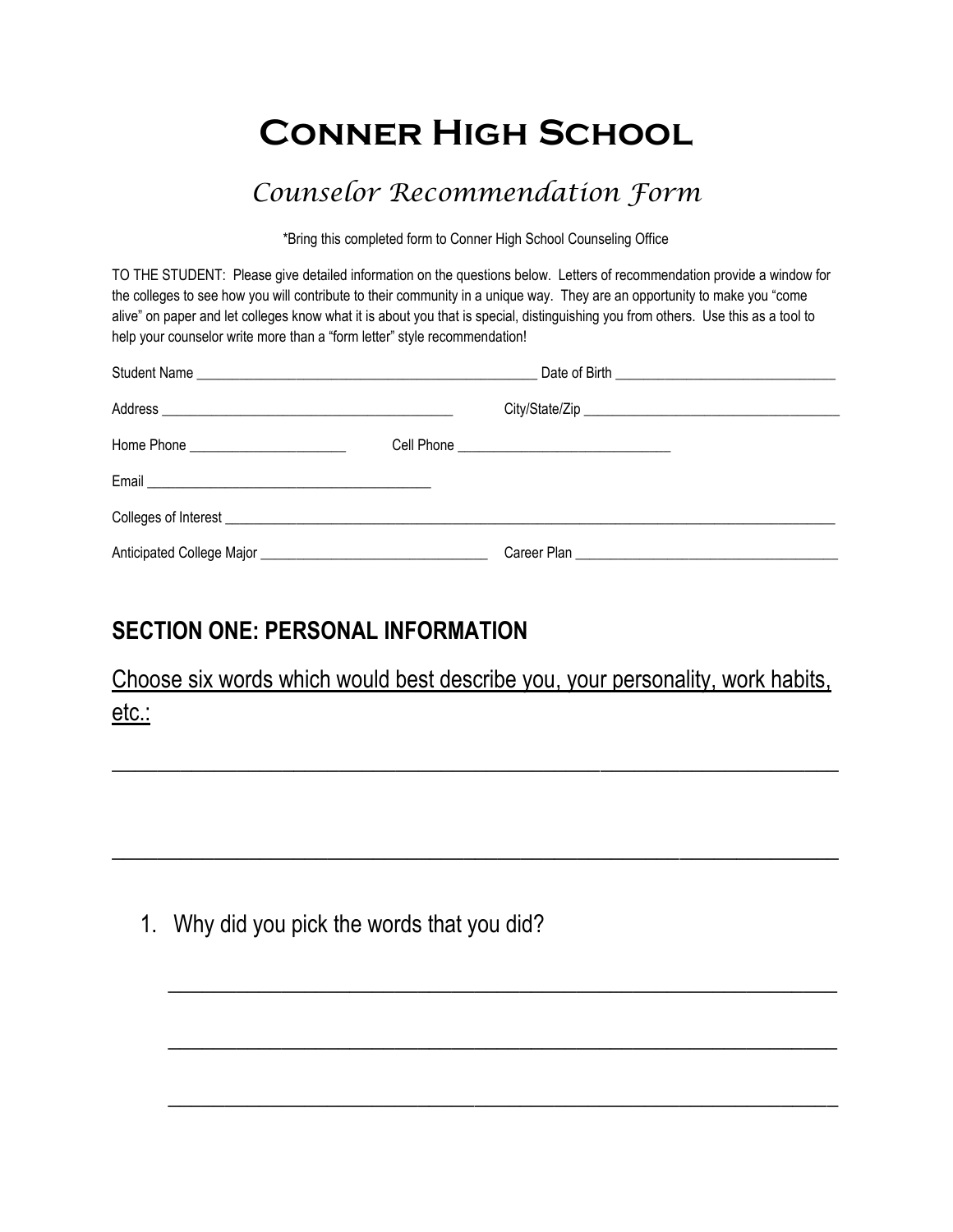| 2. Why should we recommend you – that is, why should we put our names |
|-----------------------------------------------------------------------|
| and reputation on a letter of support for you?                        |

3. How would your teachers describe you? How would your peers describe you?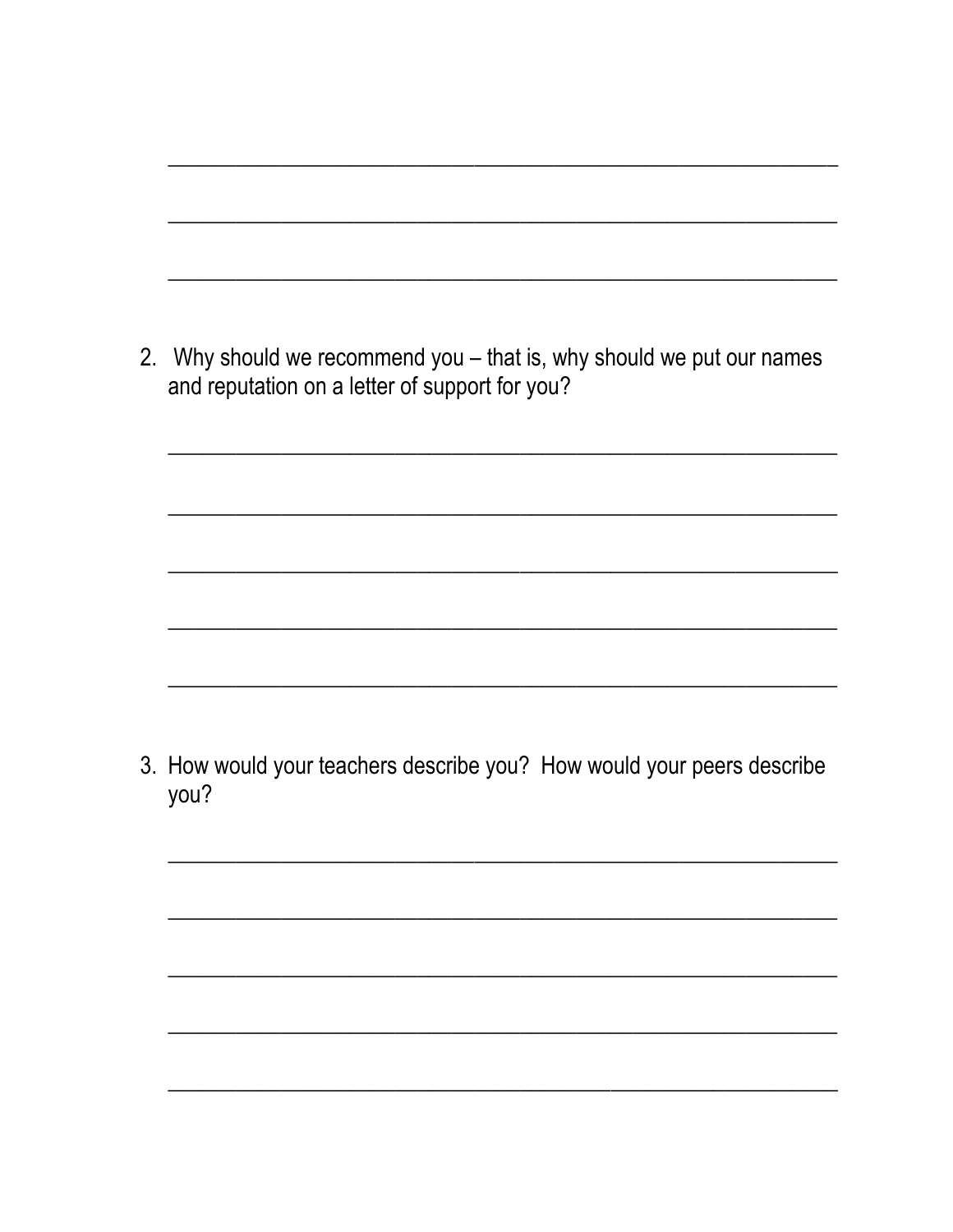4. What are your favorite academic interests? Which course(s) have motivated you and why?

5. If you have not taken the most rigorous courses you can take, explain why. If you have taken rigorous courses, explain why you made that choice.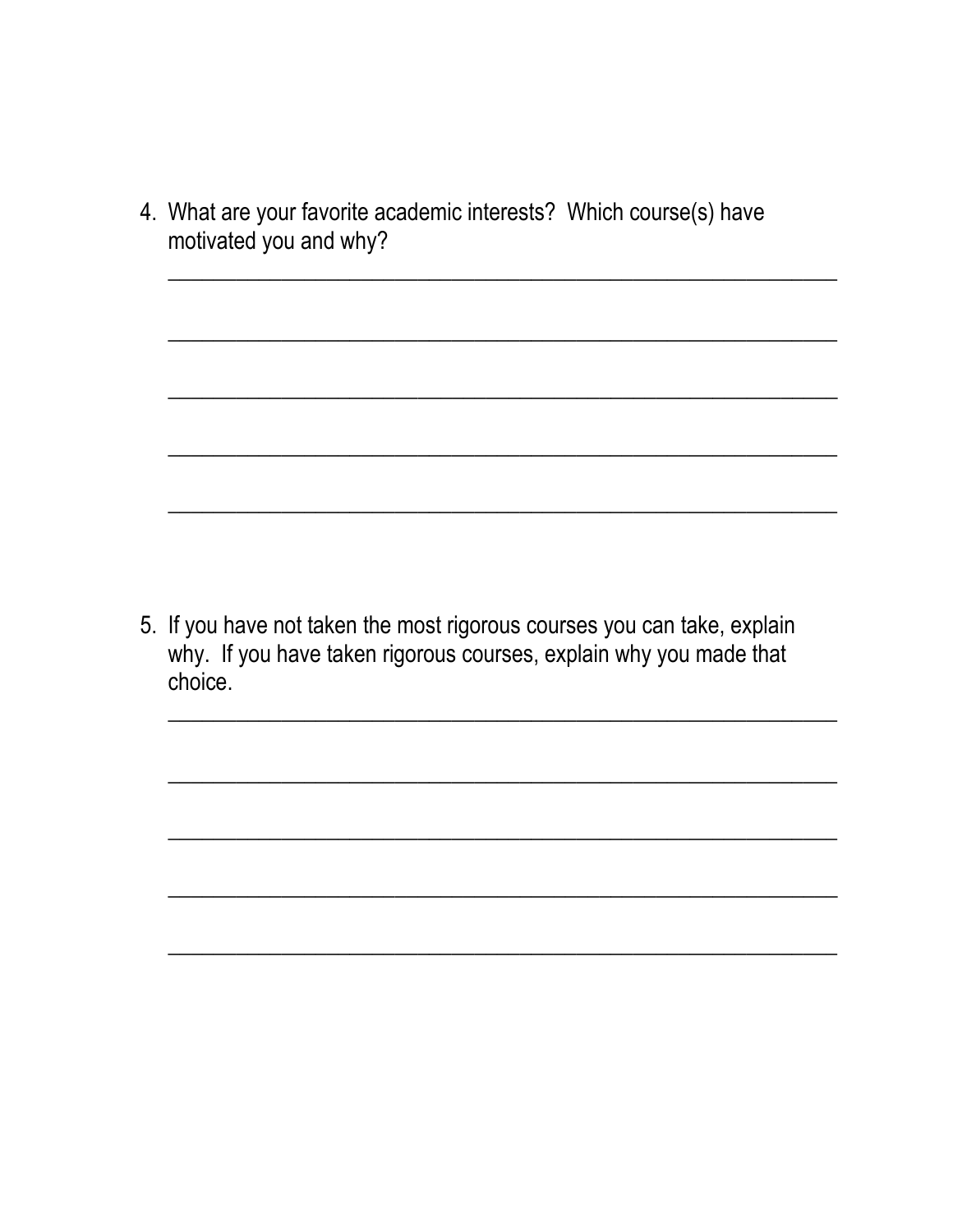| 7. What is something that people would be surprised to learn about you? |
|-------------------------------------------------------------------------|
|                                                                         |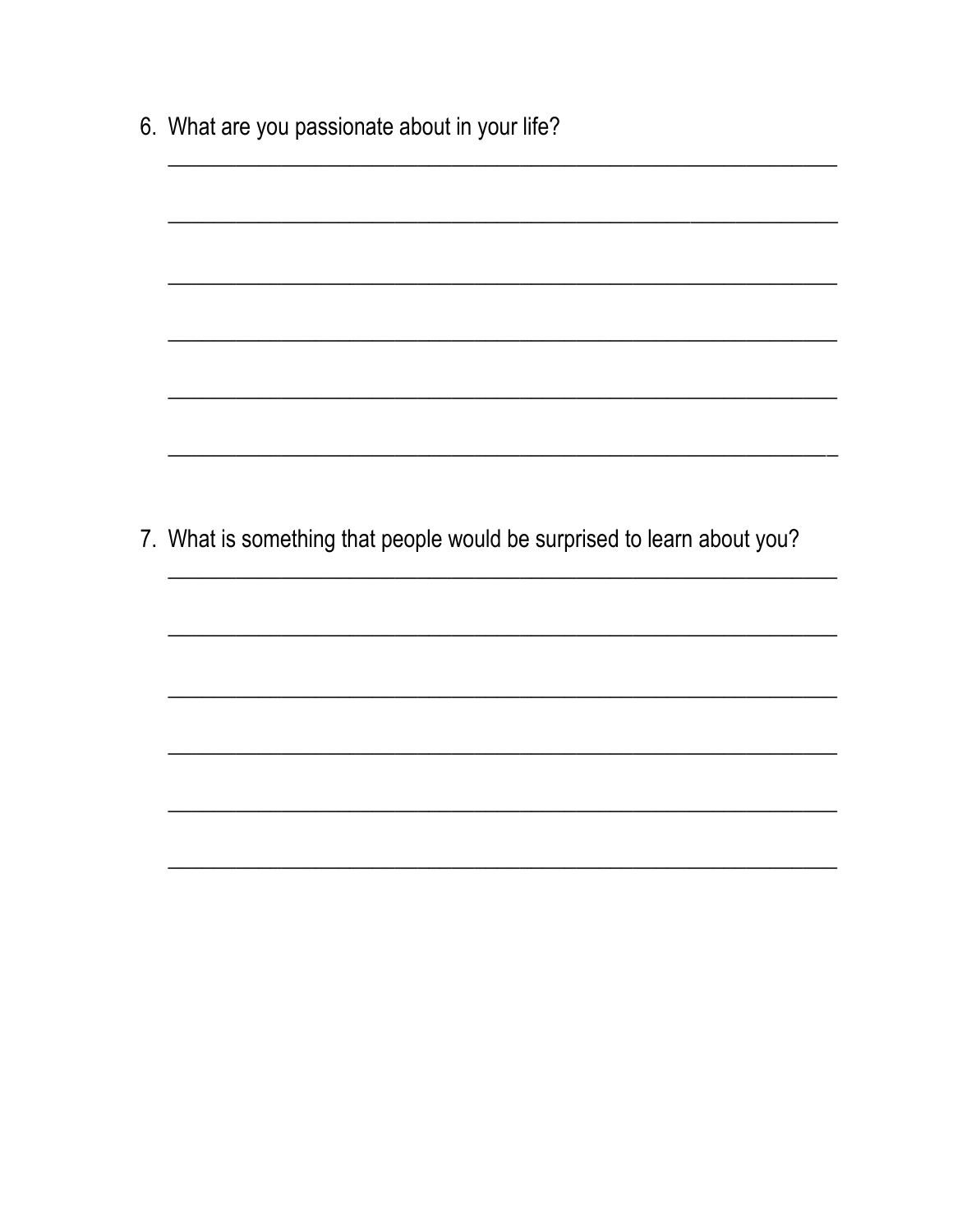8. What are your greatest strengths? What are your greatest weaknesses? Put some thought into the question before answering.

9. List three achievements in your life of which you are most proud and explain their significance to you.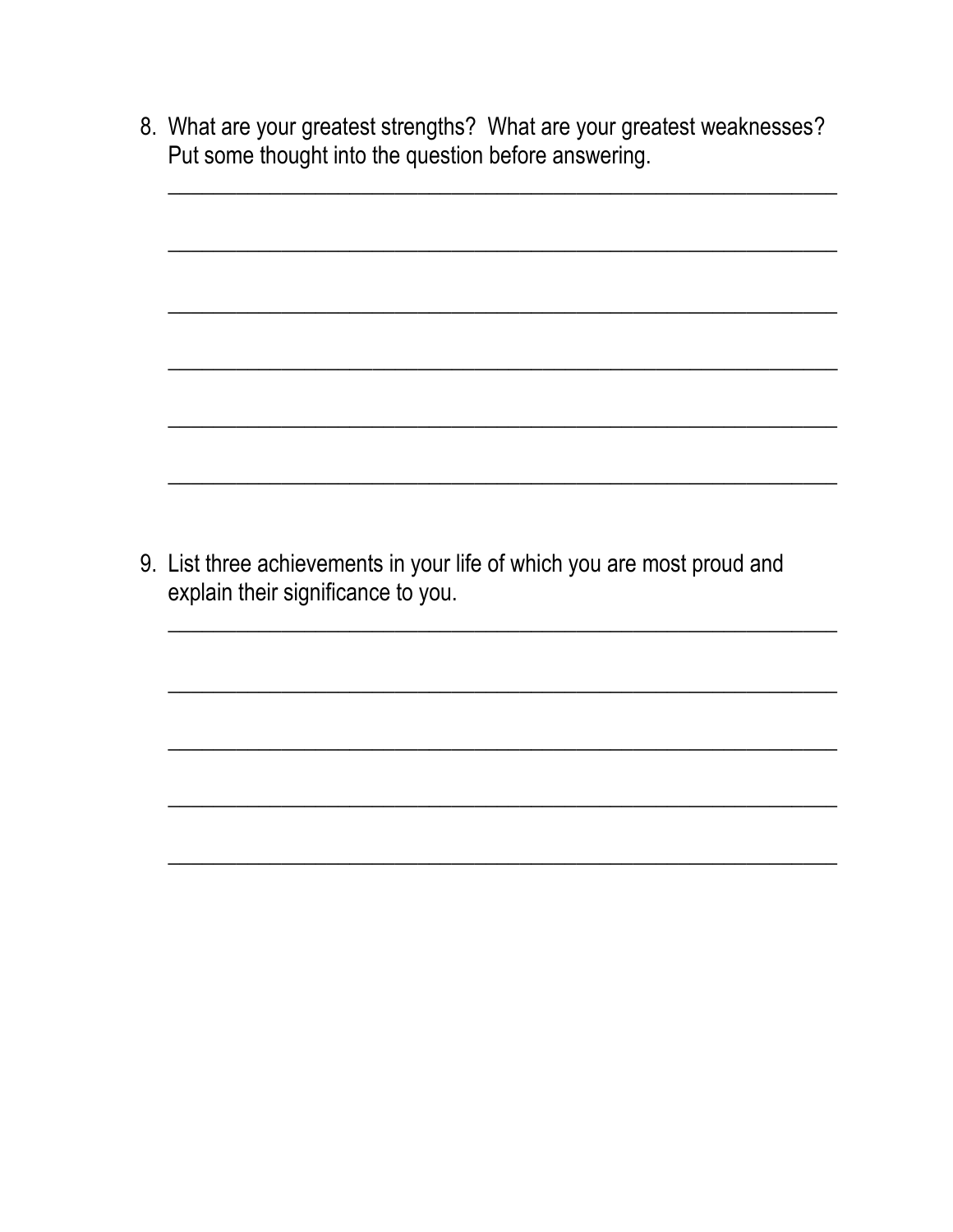| 10. | Describe any turning points in your life that have had a significant<br>impact on your way of thinking or being. |
|-----|------------------------------------------------------------------------------------------------------------------|
|     |                                                                                                                  |
|     |                                                                                                                  |
|     |                                                                                                                  |
| 11. | Why have you chosen the career path that you have?                                                               |
|     |                                                                                                                  |
|     |                                                                                                                  |
|     |                                                                                                                  |
|     |                                                                                                                  |
|     | SECTION TWO: AWARDS, HONORS, COMMUNITY SERVICE, ETC.                                                             |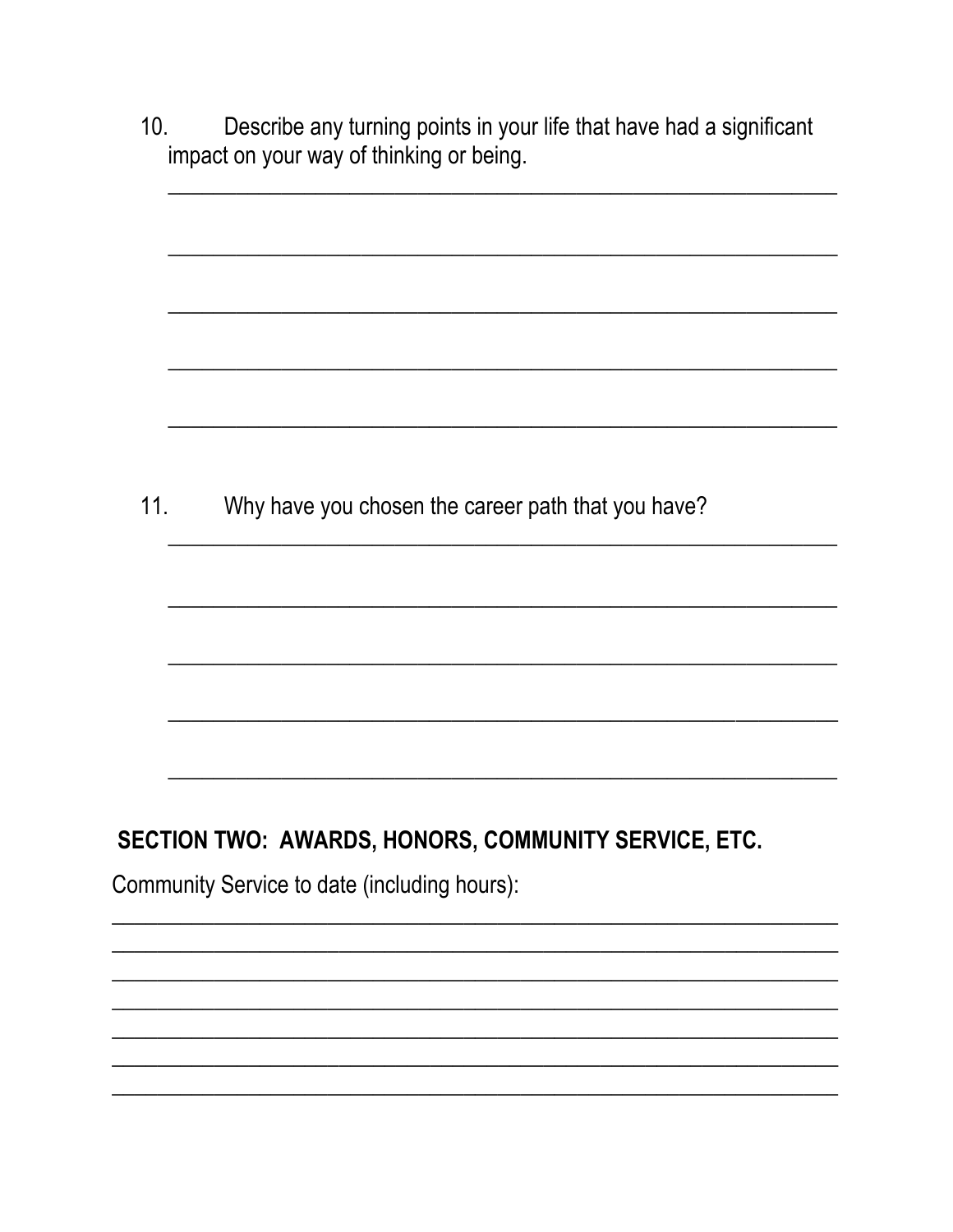Work Experience (Paid/Unpaid):

Awards/Honors Received:

Clubs/Sports/Activities: